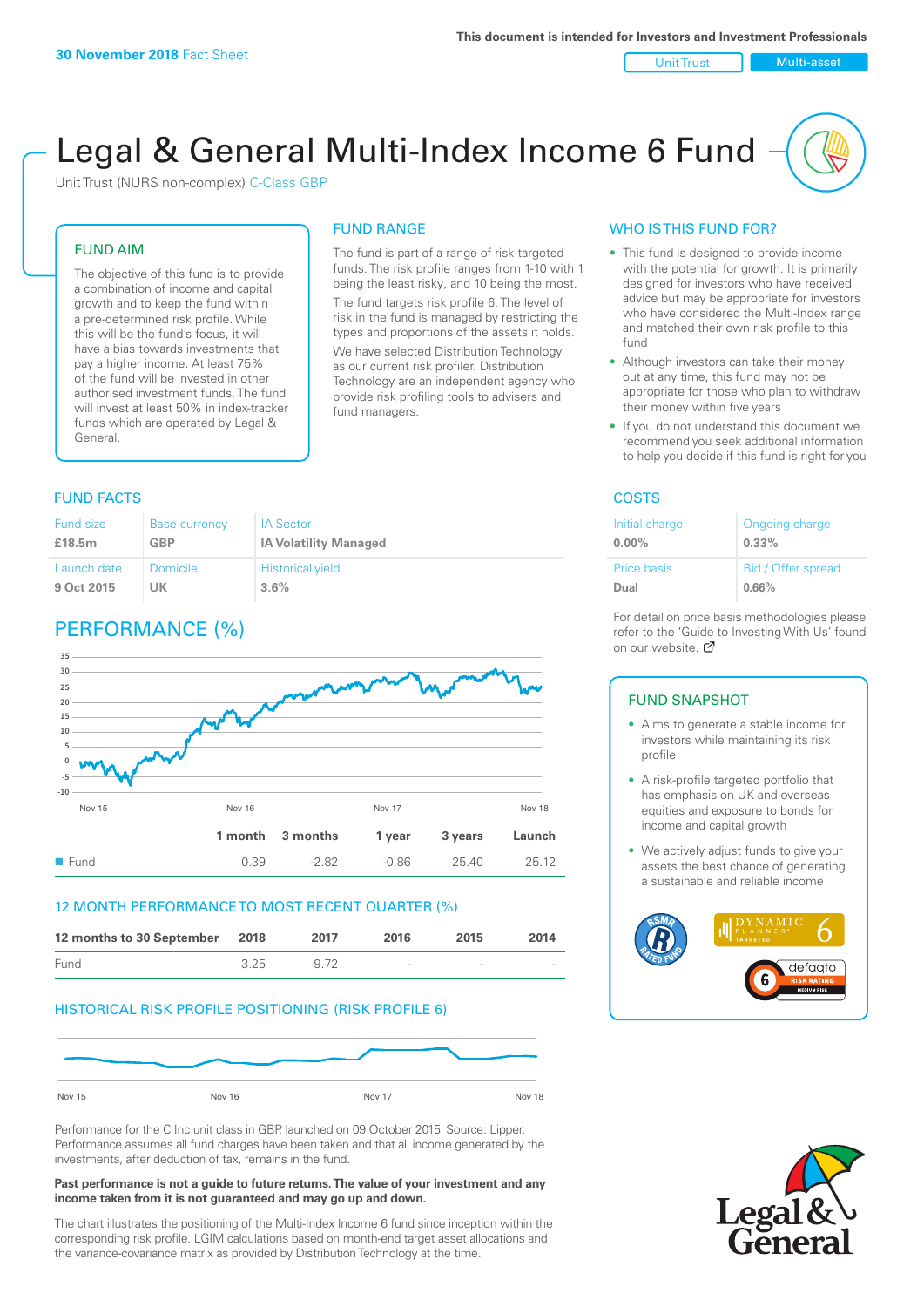## Legal & General Multi-Index Income 6 Fund

Unit Trust (NURS non-complex) C-Class GBP

## PORTFOLIO BREAKDOWN

All data source LGIM unless otherwise stated. Totals may not sum due to rounding.





## FUND MANAGERS

The fund managers have responsibility for managing the multi-index fund range. They are part of the Multi-Asset Funds (MAF) team in LGIM. This team focuses on designing and managing multi-asset funds that are tailored to match the specific objectives of various client types. The team sits within a wider Asset Allocation team which combines both depth of experience with a broad range of expertise from different fields, including fund management, investment consulting and risk management roles.

## TOP 10 HOLDINGS (%)

| <b>L&amp;G UK Index Trust</b>                                    | 8.6 |
|------------------------------------------------------------------|-----|
| iShares UK Dividend UCITS ETF                                    | 8.3 |
| L&G Emerging Markets Government Bond (Local Currency) Index Fund | 8.0 |
| L&G Emerging Markets Government Bond (US\$) Index Fund           | 7.9 |
| L&G US Index Trust                                               | 7.3 |
| L&G High Income Trust                                            | 5.8 |
| L&G European Index Trust                                         | 5.7 |
| L&G Global Emerging Markets Index Fund                           | 5.7 |
| <b>L&amp;G Pacific Index Trust</b>                               | 5.4 |
| <b>L&amp;G UK Property Fund</b>                                  | 4.3 |